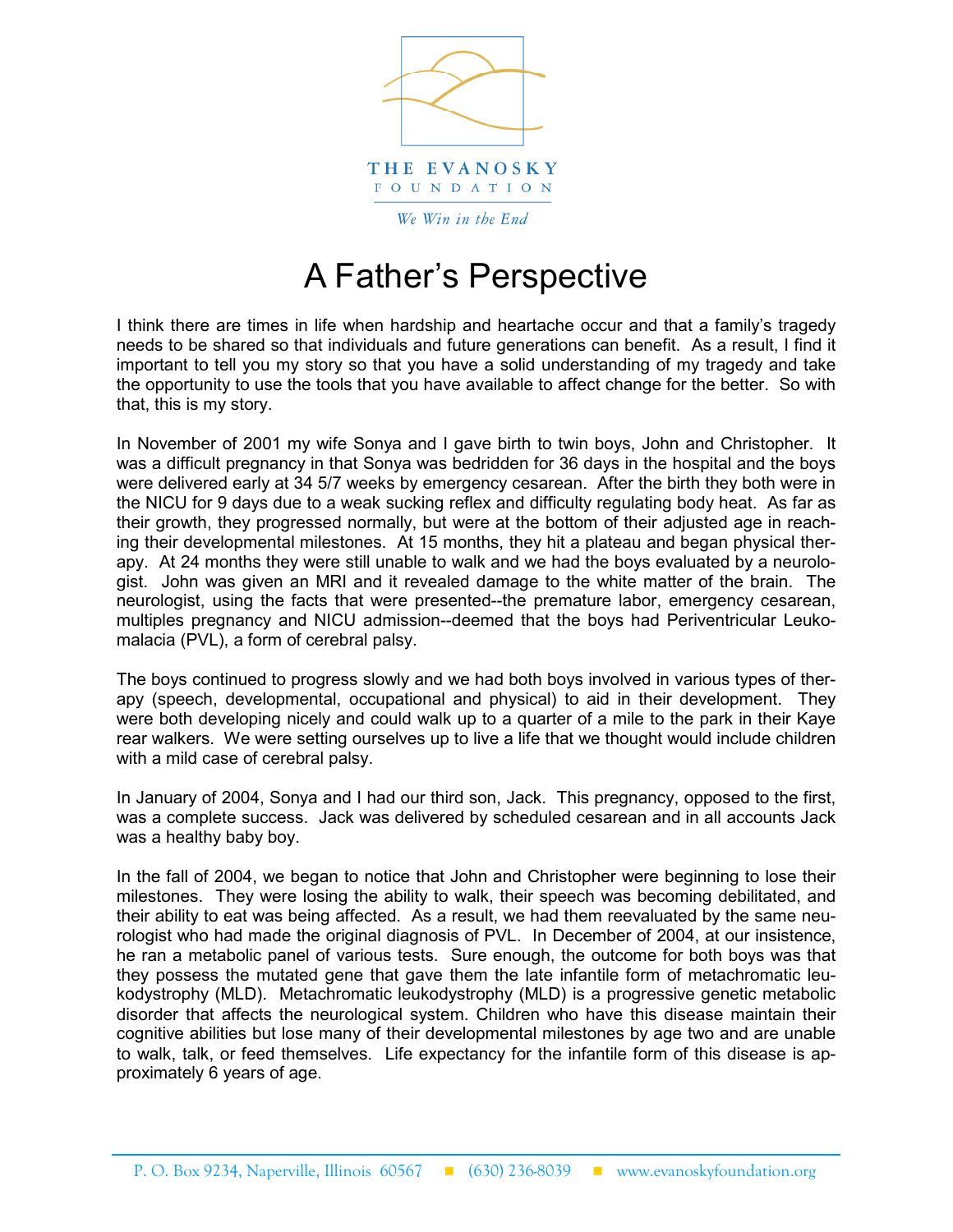

Upon this diagnosis, Sonya and I diligently researched what our options were for John and Christopher. We were told by members of the medical community that there was nothing we could do and that we needed to go home and make the boys comfortable. However, upon doing further research on the internet, we discovered that in some instances, depending on disease progression, a bone marrow/stem cell transplant was a potential option. We learned that Duke University was one of the premier universities in the world when it came to stem cell transplants and we immediately contacted a doctor there. Unfortunately, upon describing John and Christopher's physical symptoms, we were told that a transplant was not a viable alternative.

Once it was determined that John and Christopher had tested positive, Jack was tested the next week. Unfortunately, two weeks later, at 13 months of age, Jack also tested positive for MLD. Because he had no visible symptoms, the doctors at Duke indicated that Jack would most likely qualify for transplant. After a series of tests at Duke, Jack was deemed a viable stem cell transplant candidate and on April 1, 2005, Jack received an unrelated cord blood transplant.

As it currently stands, Jack is 15 months post transplant and is doing well. It appears that disease progression stopped somewhere between 9 and 12 months post-transplant. Because of his late diagnosis, there is some nerve damage to the peripheral nerves, but we hope through extensive therapy that Jack may be able to overcome the damage caused by an almost too late diagnosis. At this point in time, John and Christopher are still considered to be terminal but through very aggressive home care and the help of our extended family, their quality of life is excellent and they are two very happy little boys whose bodies just do not work.

Why is it important that I share my story with you? The purpose is to show you the importance of newborn screening for aggressive diseases that can no longer be treated after the symptoms appear. Early newborn screening provides parents with the opportunity to explore viable treatment options, develop care plans with the appropriate medical professionals, avoid the frustration of no diagnosis or misdiagnosis, and make appropriate family planning decisions.

Historically, newborn screening was only brought into play when there were treatment options available. Fortunately, technology has advanced so that some diseases may be diagnosed early, before symptoms appear. So be it MLD, or some disease that does not officially have a treatment process, it is important for the family to know about the disease sooner rather than later. In my particular circumstance there are a number of things that Sonya and I would have done differently had we known about the presence of MLD in our two older boys. First off, the boys would have been transplanted immediately after discovering that MLD was present. Duke University has had numerous successes with transplanting children early in life and that would have been an option that we would have thoroughly investigated. Transplant is a risky procedure and has roughly a 20% mortality rate associated with it, but untreated late infantile MLD has a 100% mortality rate.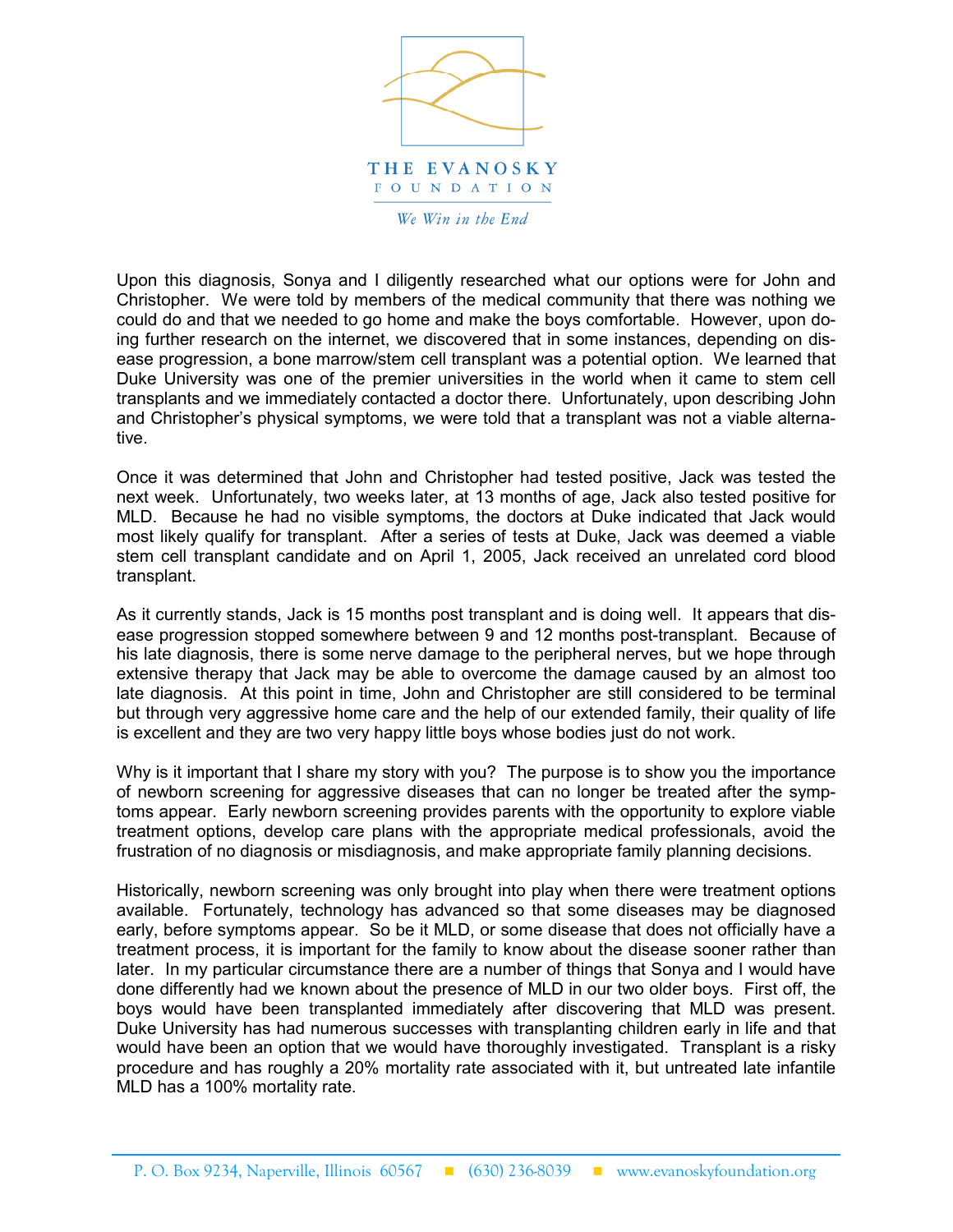

Secondly, plans can be made to appropriately care for the child. Knowing that a child possesses a life threatening disease early in life certainly allows for treatment to be conducted right away, assuming that treatment is available. In the event treatment options are not available, there still is great benefit in knowing sooner than later. Both the practitioner and parent can begin to plan for the disease and in a sense stay one step ahead of the disease process. In doing so, the child benefits from this advanced planning and thereby maintains a higher quality of life than if the care providers were caring for the child but uncertain of the child's diagnosis. As NBS assays are developed for various diseases, both parents and practitioners will be in a position to make "best practice" choices for the child rather than reacting to what the disease chooses to do next.

In addition, many children that are affected by rare diseases often times are misdiagnosed or severely delayed in receiving a correct diagnosis due to the lack of experience of the diagnosing doctor. From personal experience, the neurologist who misdiagnosed John and Christopher was set up for failure from the start. My wife's premature labor and extensive hospitalization combined with my twins' premature birth and NICU visit predisposed the neurologist to thinking that the white matter damage he viewed on the MRI must be as a result of oxygen deprivation suffered sometime during this difficult pregnancy. In looking back, I think it would have taken a seasoned neurologist who possessed an "out of the box" thought process to look further into why there was damage to the brain rather than falling victim to obvious, misleading variables. By providing thorough NBS to babies, we take the potential clinical misdiagnosis by a licensed practitioner out of the equation. Unfortunately, my story in this particular area is a story often repeated throughout this country with many, many families being the victims of misdiagnosis.

In addition, had Sonya and I known of the presence of MLD in our family, we would have thought long and hard about having a third child. Even though stem cell transplant is a viable treatment for MLD, we would have thought carefully about putting a newborn through this if we had known in advance the challenges and risks of transplant. In Jack's 2 ½ years of life, he has suffered more than what most people will suffer in a lifetime when it comes to medical intervention.

Furthermore, because MLD is an auto recessive genetic disease, adult siblings of the parents of the affected children have the opportunity to be tested to determine if they are carriers as well. Two of Sonya's younger sisters are still having children, and after the boys' diagnosis, they were tested to see if they were at risk for having children with MLD.